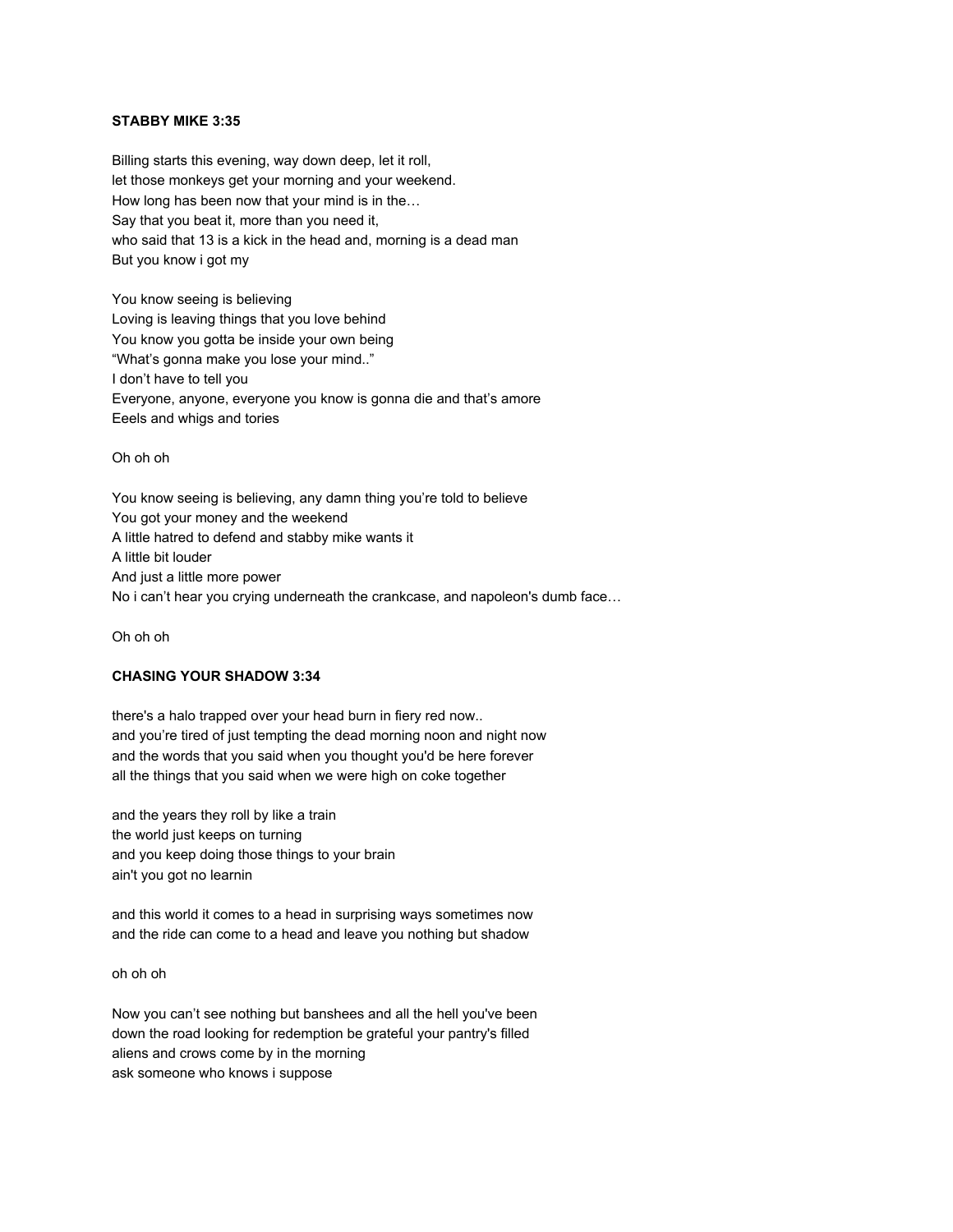Don't need redemption the planets don't listen they just want to eat your brain doc watson can see in the dark he knows the astral plane aliens and crows come by in the morning ask someone who knows i suppose, i suppose under your nose your winter rose some pride to depose i suppose lost in the cold

#### **FREE THROW 4:04**

You know it's been a long time, a little too long to know And i've not seen you for many years now oh how the years just go Oh and they go Oh yeah you know

One and a million miles to go As life it pulls us row by row While we're sitting here waiting On a free throw

We're just runnin with the sun yeah taking it day by day Where you're coming from what do ya, what do you have to say What do you say? Oh Can you break away

One and a million miles to go One and a million neon groves While we're sitting here waiting On a free throw

# **CHESTER 2:57**

Lies so fake, lines don't break, they just keep bringing it on. All day long, the damn machine, gotta turn that light back on, turn it on

I got kids yellin at me and ya know that i'm dadgum broke Can't get up to late anymore gotta bring that bacon home bring it on

What'd you say, i don't know, but ya know that i can't hear it Get a little older every day but ya know that i ain't dead yet What'd they say, hey who's this person yellin at me on the TV screen Living up in the L.A hills enslaved to the machine

Oh baby come back baby come, i can hear ya hum Hum a little more, hum a little louder please Oh baby run baby run, right into the sun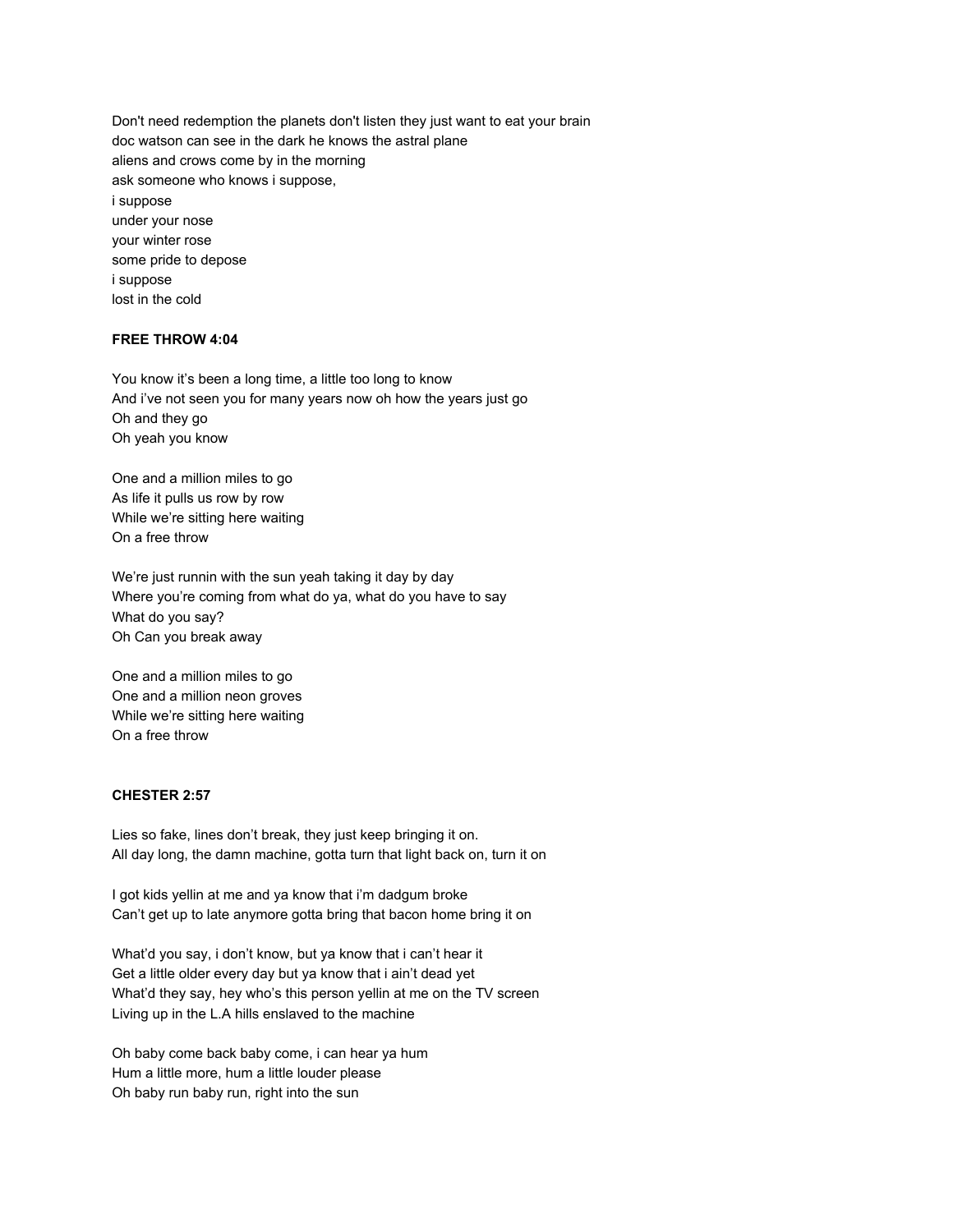Light's gonna be the only thing we see.

Got my faith in the dark lord You know they gona find that ring Faith don't break, faith don't shake Don't ya tell me a goddamn thing…

#### **TABERNACLE WOES 3:42**

I won't know anyone ever in their green and your gadfly is dead in the moon people mill around the miller's last tomb it's just millions of dead wombs

It's all in the light the demons still know who their grabbin on and pulling down below and in the end in your kitschy gray hole you'll find love you'll find death you may find a home

and electric eyes rip out your soul lines of lightning down those roads fear and love and death down below fear a god don't feel the gun as it lays you low fear a god don't feel the gun as it lays you low

I won't go anywhere your angels occupy the lights will get in by the gun fire it seems up all day and all night riders red dreams just go on and on son

upon a mountain and the sun i still know where demons grabbin on and pulling down below only the lonely and their tabernacle woes

and your home and your fear and your and your soul

and the phone is dialing on and on iris dilating burned out stones miles and miles of busy tones fear a god don't feel the gun as it lays you low fear a god don't feel the gun as it lays you low fear a god don't feel the gun as it lays you

### **NEVER COME BACK 4:37**

And that person's just crazy Send you running to the hills Slit your throat for fun Kick your dog for thrills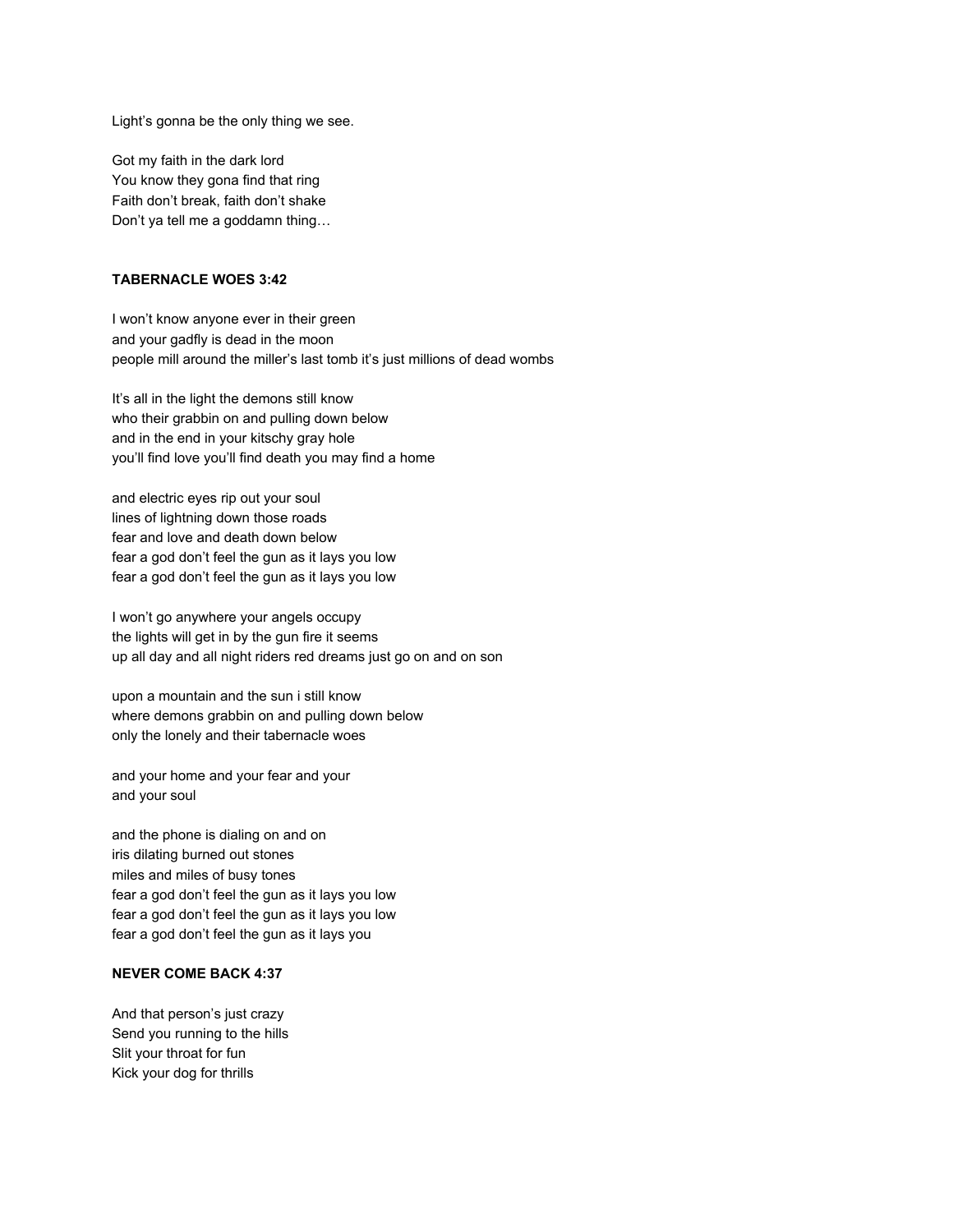They got more than the running They got everything they need Psychotic reactions All the guns and speed

And I know you will never come back You're too far down to ever imagine that And the light from the morning sun Has got you, on the run

And your soul's calloused over And you're quite prepared to die But your throwin up blood Everytime you try Maybe feeling a little run down Maybe life's telling you Gotta be somewhere Gotta be somewhere soon

And I know you will never come back You're too far gone to ever imagine that And the light from the morning sun Has got you, on the run

#### Bridge

And some things do delight me Like knowin trouble's on the way If I'm ever 'round your love again Make sure my straight jacket ain't stained And I chased you through the mountains But you lost me in the hills We were looking for that fountain Yeah the one that killed

And I know you will never come back I lost you to an angry pack of dogs Out hunting in the midnight sun A bone to pick with everyone And I know you will never come back Your too far gone to ever imagine that And the light from the morning sun Has got you on the run

### **POST APOCALYPTIC BLUES 3:39**

Well it's a crime and shame, it's an evil game Honey what you put me through Walking round town with my head hung down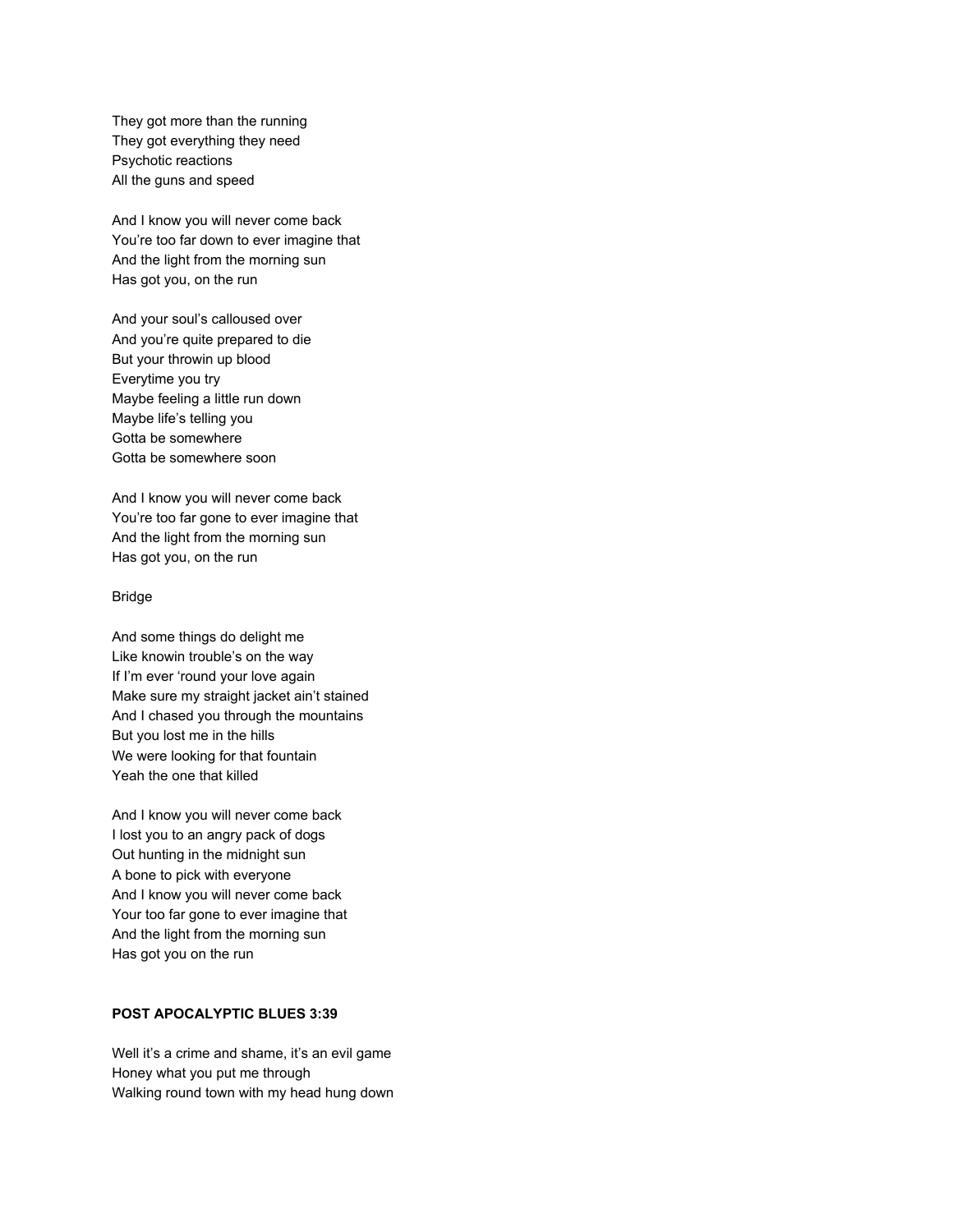Honey baby what am i gonna do There's a line in my pocket in the early morn looking for some easy doom But the yunnies and the honeys know they shut em down For they street tacos on the moon

I know i aint tough but it's so much Honey what am i gonna do? Walking round town with my head hung down In the post apocalyptic bloom

Well tie my head to the railroad tracks I don't want nothing but you Got my straight jacket padded cell, looney tunes Post apocalyptic blues You can keep your old records and movies too They just remind me of you Gonna do a little walkin and count the runes In some post apocalyptic blues

Well i made up my mind, i've done my time You have my gratitude They took my money now i'm broke and hungry In the post apocalyptic bloom Well, they took my money now no one loves me In the post apocalyptic blue...

### **TOO MUCH TO LOSE 3:36**

I don't have to get back to Jenny, I don't have to get back to Sue I ain't getting back to any of the others because I'm runnin back to you Yeah maybe we'll get lost for the weekend, maybe we'll get lost for good The only thing hummin, keepin me runnin, is knowin i'm lost in love

Oh you believe it, but it just don't seem to do You just got too much to lose with a guy like me Lovin a girl like you

Yeah your mama don't want you runnin round town with a dreamer none Ya better go get yourself a rock n roller a bona fide son of a gun Yeah your daddy wants a man with prospects, wants you to marry a damn millionaire Ya know you can die that slow if ya wanna or we can get on out of here

Oh you believe it, but it just don't seem to do You just got too much to lose with a guy like me Lovin a girl like you

### **UNSEEN HAND 5:54**

You've got a ruthless disposition,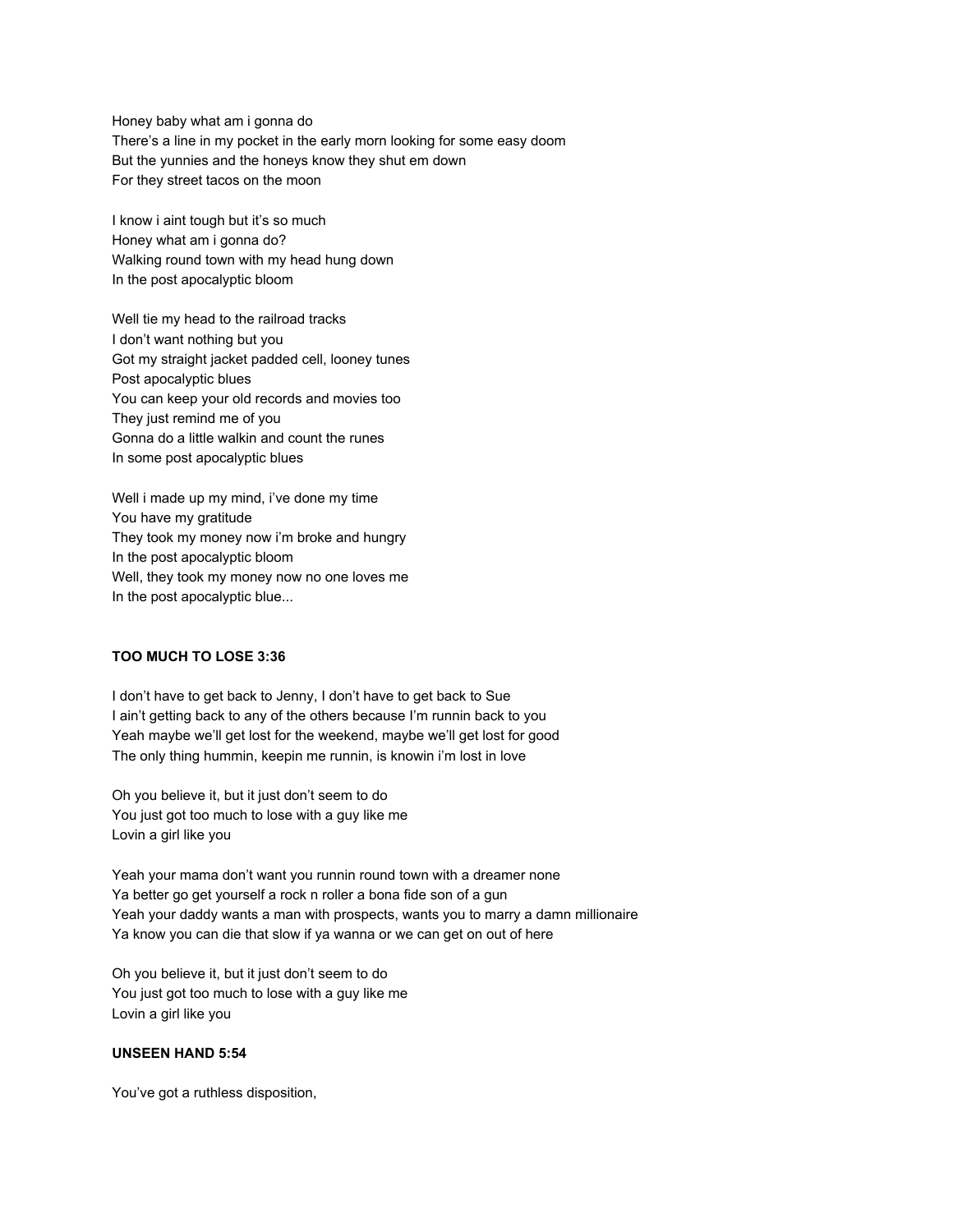You've got quite a ways to go You'd think someone in your position You'd think by now you ought to know But you don't know or maybe you can't understand That you're ruled by an unseen hand

There ain't no use in your hiding There ain't no hiding where you stand And the wave that you've been riding It's gonna come crashin

No? Yeah? Hey, Man you got no place to land You may think you're something Everything at your command That kind of thing just ain't nothing You're just workin for the unseen hand

You see the flowers in the meadow Well dove's are dinasours too You put your head upon your pillow Oh now they're flying after you

No? Yeah? Hey, Man you got no place to land Because you're ruled by an unseen hand.

# **OLD BONES 5:09**

You know the field will be on fire before to long It don't matter what planet you might be on It don't matter if your mind is gone And it sure as hell don't matter what god damn side we're on

Good ole Ktulu's got quite some plans for you Listen closely you might hear a word or two As the sky turns black instead of blue And everything you thought were lies, turns out all those things are true

I think we might've been misled Or maybe something was misread I'll have a drink or two and then I'll try to go to bed Rest my head Ahh i know, those old bones below

We used to pick those flowers in that field at night Holding jars filled with firefly light Running through the graveyard in the red moonlight Running and laughing over all those old town burial sites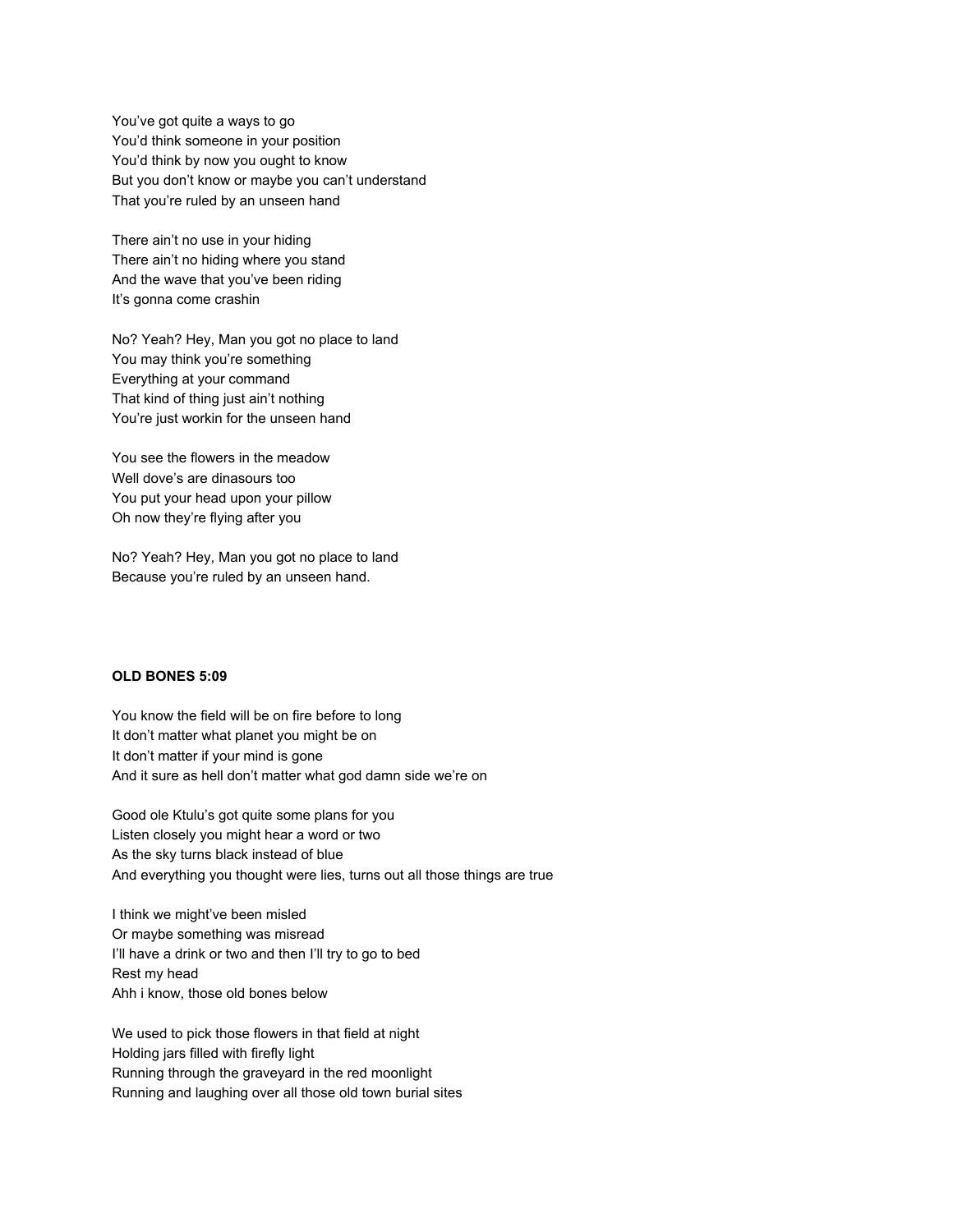Eleanor she can't even see you any more She can't drink her tea or even hold the door And the love that she was pining for Died charging up that hill so long ago in the war

When I die in my bed Moonshine rattlin in my head I'll have a dream or two and then i'll say my daily bread Holding an arrow head Oh I know, those old bones below..

### Bridge

I think we might've been misled Or maybe something was misread I'll have a drink or two and then i'll try to go to bed Holding an arrowhead Oh I know, those old bones below..

#### **ACE IN THE HOLE 6:09**

We ain't got nothin nowhere to go time just flies out of control, but still we keep on

still we keep fighting with nothing to show the demons and dragons the masters of old

back home to

Riots and love, low down cruel love's a heart made of stone, your dealing your own two of a kind, while your just waiting on a an ace in the hole before you fold

(chorus) (instrumental break over 1/2 a verse)

We're all in the darkness Bar rowed moon beams and more Stars in the blackness Mortgage your soul withering madness, the executioners blindfold may bring you sadness, but it'll take you back home